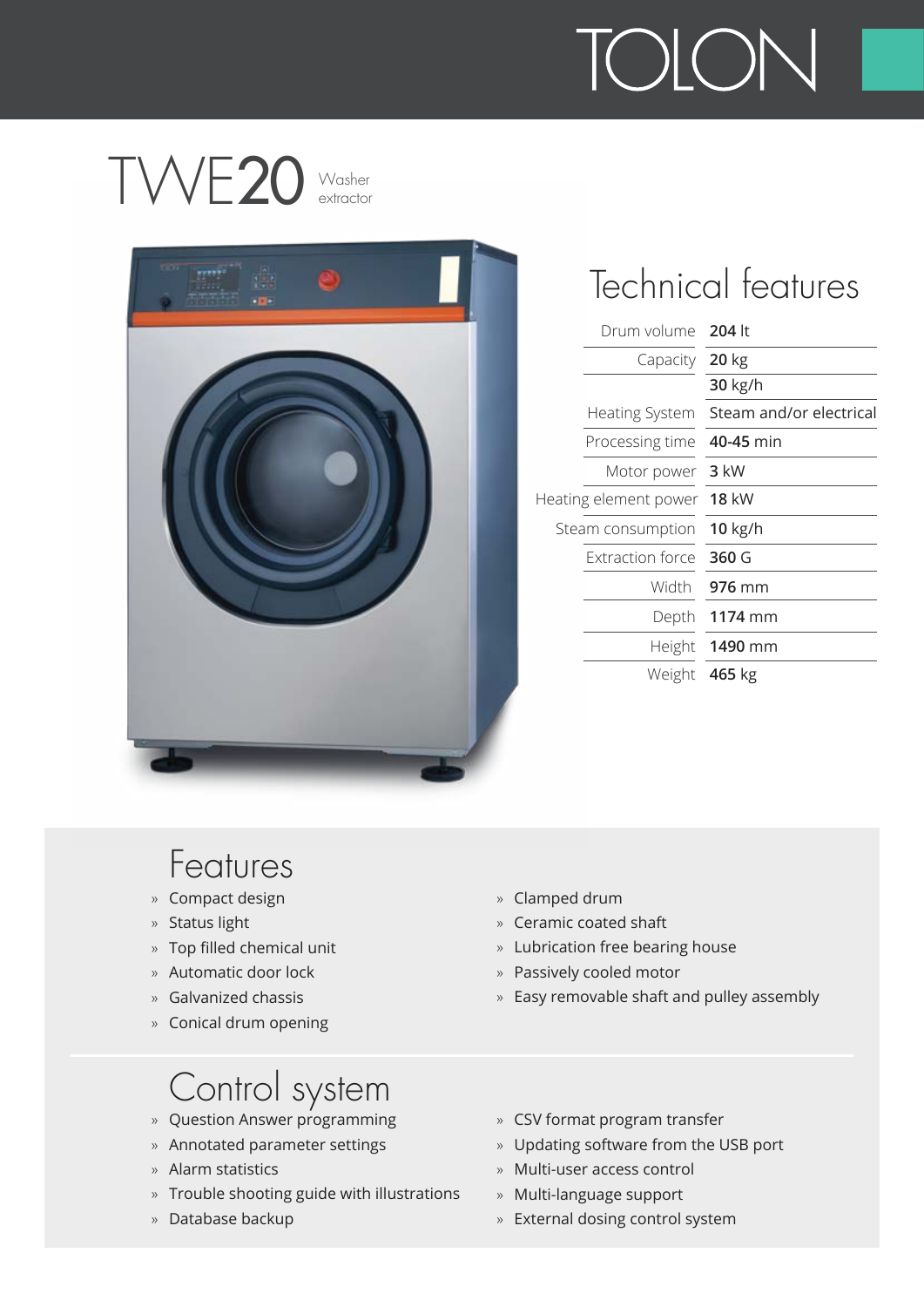



### Technical features

| Drum volume             | 400 lt                  |
|-------------------------|-------------------------|
| Capacity                | 40 kg                   |
|                         | 60 kg/h                 |
| <b>Heating System</b>   | Steam and/or electrical |
| Processing time         | 40-45 min               |
| Motor power             | 5.5 kW                  |
| ating element power     | <b>24 kW</b>            |
| Steam consumption       | 20 kg/h                 |
| <b>Extraction force</b> | 360 G                   |
| Width                   | 1179 mm                 |
| Depth                   | 1427 mm                 |
| Height                  | 1550 mm                 |
| Weight                  | 870 kg                  |
|                         |                         |

#### Features

- » Compact design
- » Status light
- » Top filled chemical unit
- » Automatic door lock
- » Galvanized chassis
- » Conical drum opening
- » Clamped drum
- » Ceramic coated shaft
- » Lubrication free bearing house
- » Easy removable shaft and pulley assembly

- » Question Answer programming
- » Annotated parameter settings
- » Alarm statistics
- » Trouble shooting guide with illustrations
- » Database backup
- » CSV format program transfer
- » Updating software from the USB port
- » Multi-user access control
- » Multi-language support
- » External dosing control system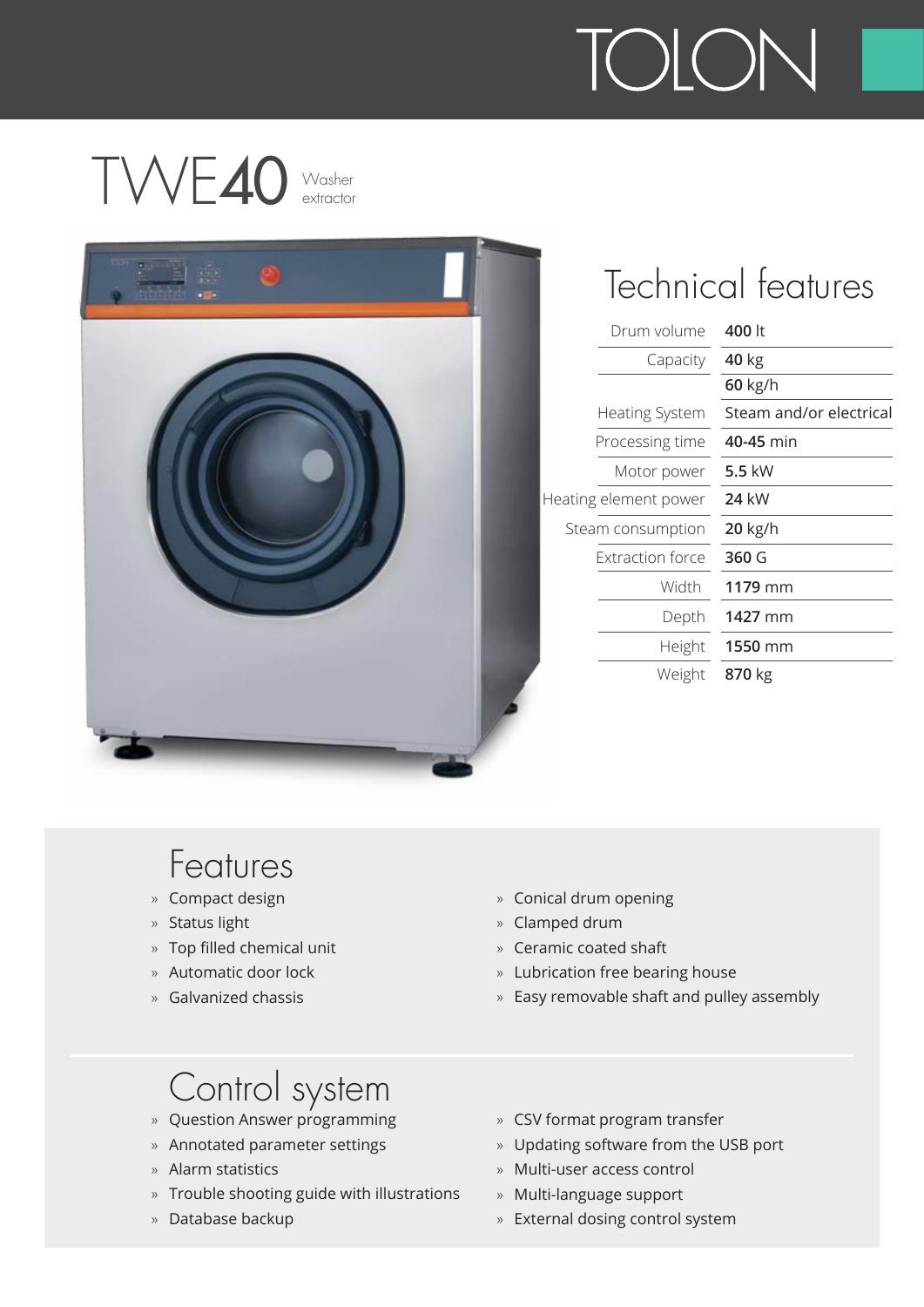## TWE60 Washer

|  |  | Drum volume             | 570 lt                  |
|--|--|-------------------------|-------------------------|
|  |  | Capacity                | $60$ kg                 |
|  |  |                         | 90 kg/h                 |
|  |  | Heating System          | Steam and/or electrical |
|  |  | Processing time         | 40-45 min               |
|  |  | Motor power             | <b>11 kW</b>            |
|  |  | Heating element power   | 27.5 kW                 |
|  |  | Steam consumption       | 30 kg/h                 |
|  |  | <b>Extraction force</b> | 360 G                   |
|  |  | Width                   | 1636 mm                 |
|  |  | Depth                   | 1432 mm                 |
|  |  | Height                  | 1911 mm                 |
|  |  | Weight                  | 1935 kg                 |

#### Features

- » Status light
- » Automatic door lock
- » Conical drum opening
- » Cataphoresis coated undercarriage
- » Lubrication free bearing house
- » Ceramic coated shaft sealing surface
- » Dosing input
- » USB input
- » Easy removable shaft and pulley assembly

- » Question Answer programming
- » Annotated parameter settings
- » Alarm statistics
- » Trouble shooting guide with illustrations
- » Database backup
- » CSV format program transfer
- » Updating software from the USB port
- » Multi-user access control
- » Multi-language support
- » External dosing control system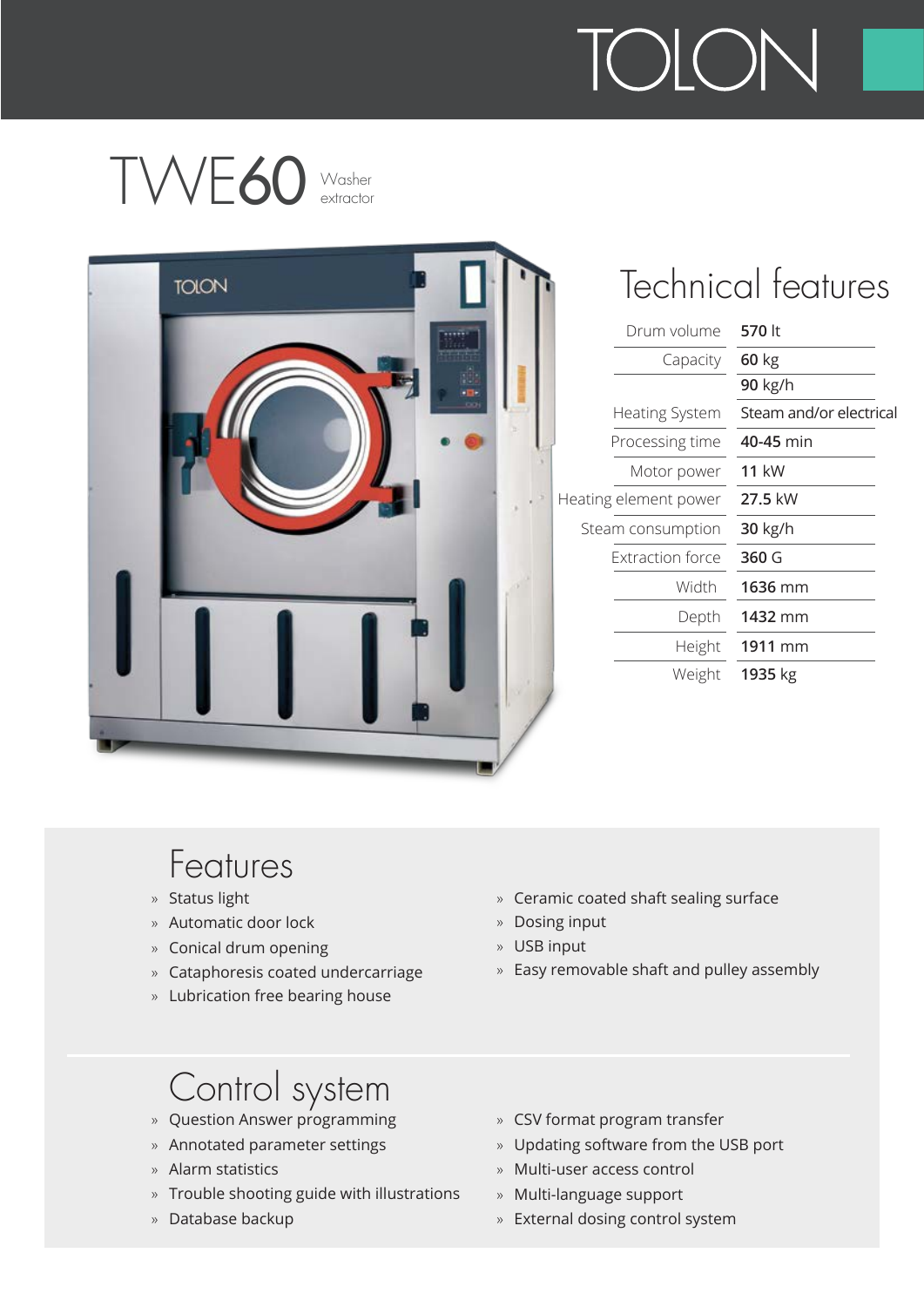



### Technical features

| Drum volume -         | 1101 lt   |
|-----------------------|-----------|
| Capacity              | 110 kg    |
|                       | 165 kg/h  |
| <b>Heating System</b> | Steam     |
| Processing time       | 40-45 min |
| Motor power           | 22 kW     |
| am consumption        | 55 kg/h   |
| Extraction force      | 360 G     |
| Width                 | 1990 mm   |
| Depth                 | 1995 mm   |
| Height                | 2275 mm   |
| Weight                | 4170 kg   |
|                       |           |

#### Features

- » Tilting forward 12° (optional)
- » Status light
- » Automatic door lock
- » Conical drum opening
- » Cataphoresis coated undercarriage
- » Lubrication free bearing house
- » Easy removable shaft and pulley assembly
- » Ceramic coated shaft sealing surface
- » Dosing input
- » USB input

- » Question Answer programming
- » Annotated parameter settings
- » Alarm statistics
- » Trouble shooting guide with illustrations
- » Database backup
- » CSV format program transfer
- » Updating software from the USB port
- » Multi-user access control
- » Multi-language support
- » External dosing control system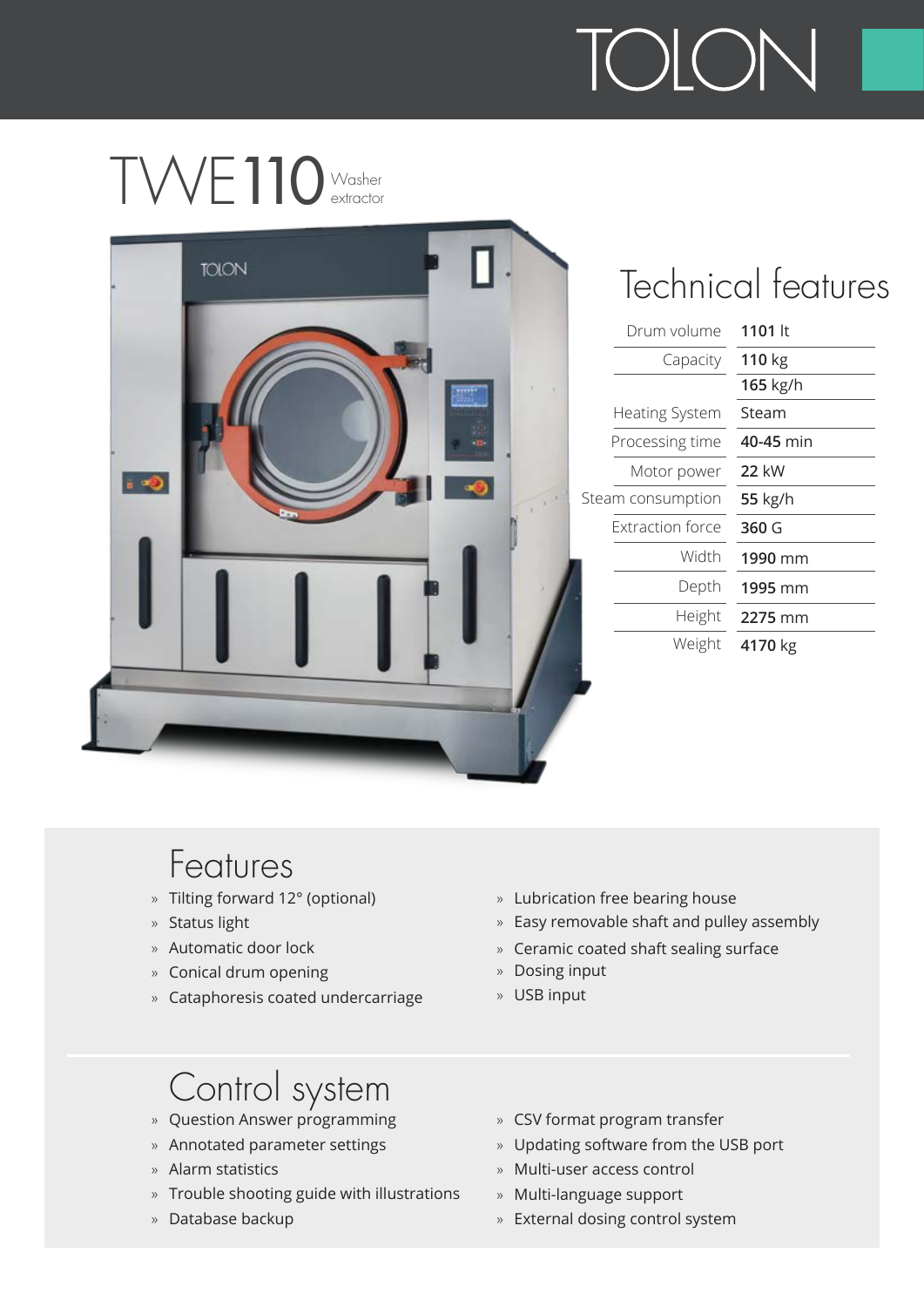#### TD<sub>20</sub> Tumble<br>dryer



### Technical features

| Drum volume 400 lt    |                           |
|-----------------------|---------------------------|
| Capacity 20 kg        |                           |
|                       | 30 kg/h                   |
| <b>Heating System</b> | Electric, Steam<br>or Gas |
| Processing time       | $40$ min                  |
| Motor power           | 0.75 kW                   |
| Fan motor power       | $1.1$ kW                  |
| ating Element power   | <b>20 kW</b>              |
| Steam consumption     | 40 kg/h                   |
| Gas consumption       | 5 m <sup>3</sup> /h       |
| Width                 | 1166 mm                   |
|                       | Depth 1184 mm             |
|                       | Height <b>E-1835</b> mm   |
|                       | S-1950 mm                 |
|                       | G-1970 mm                 |
|                       | Weight E-406 kg           |
|                       | S-411 kg                  |
|                       | G-400 kg                  |
|                       |                           |

- » Compact design
- » Status light
- » Sliding doors
- » Conical drum opening
- » Galvanized chassis
- » Fast access door
- » Vacuum flap
- » Cooldown (optional)
- » Constant and two way spin
- » Large filter surface with trasparent glass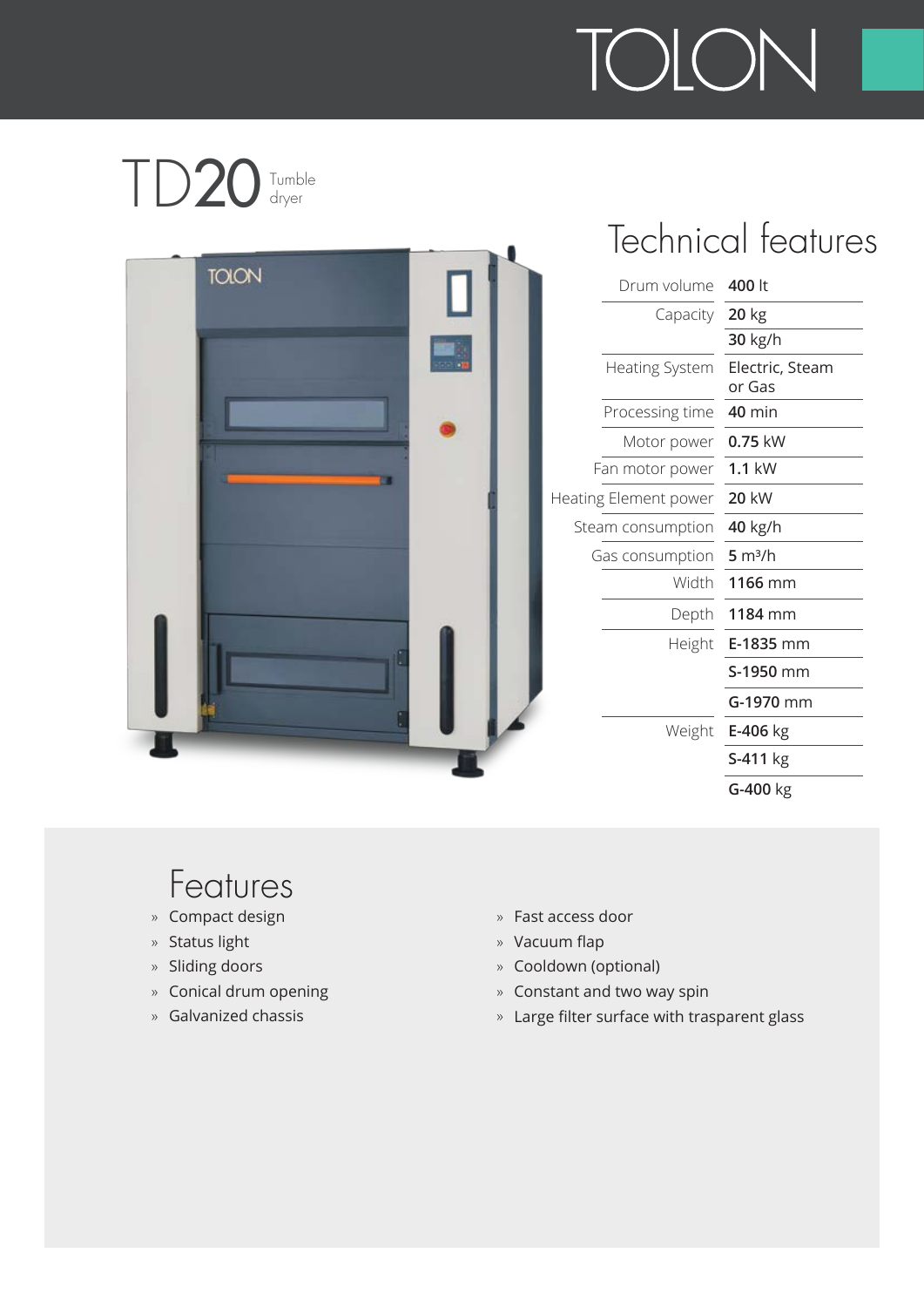#### TD40 Tumble dryer



### Technical features

| Drum volume         | 800 lt                    |
|---------------------|---------------------------|
| Capacity            | 40 kg                     |
|                     | 60 kg/h                   |
| Heating System      | Electric, Steam<br>or Gas |
| Processing time     | $40$ min                  |
| Motor power         | $1.5$ kW                  |
| Fan motor power     | 3.7 kW                    |
| ating Element power | 36 kW                     |
| Steam consumption   | 80 kg/h                   |
| Gas consumption     | 7 m <sup>3</sup> /h       |
| Width               | 1420 mm                   |
| Depth               | 1375 mm                   |
| Height              | E-2160 mm                 |
|                     | S-2240 mm                 |
|                     | G-2260 mm                 |
| Weight              | E-570 kg                  |
|                     | S-575 kg                  |
|                     | G-565 kg                  |
|                     |                           |

- » Compact design
- » Status light
- » Sliding doors
- » Conical drum opening
- » Galvanized chassis
- » Fast access door
- » Vacuum flap
- » Cooldown (optional)
- » Constant and two way spin
- » Large filter surface with trasparent glass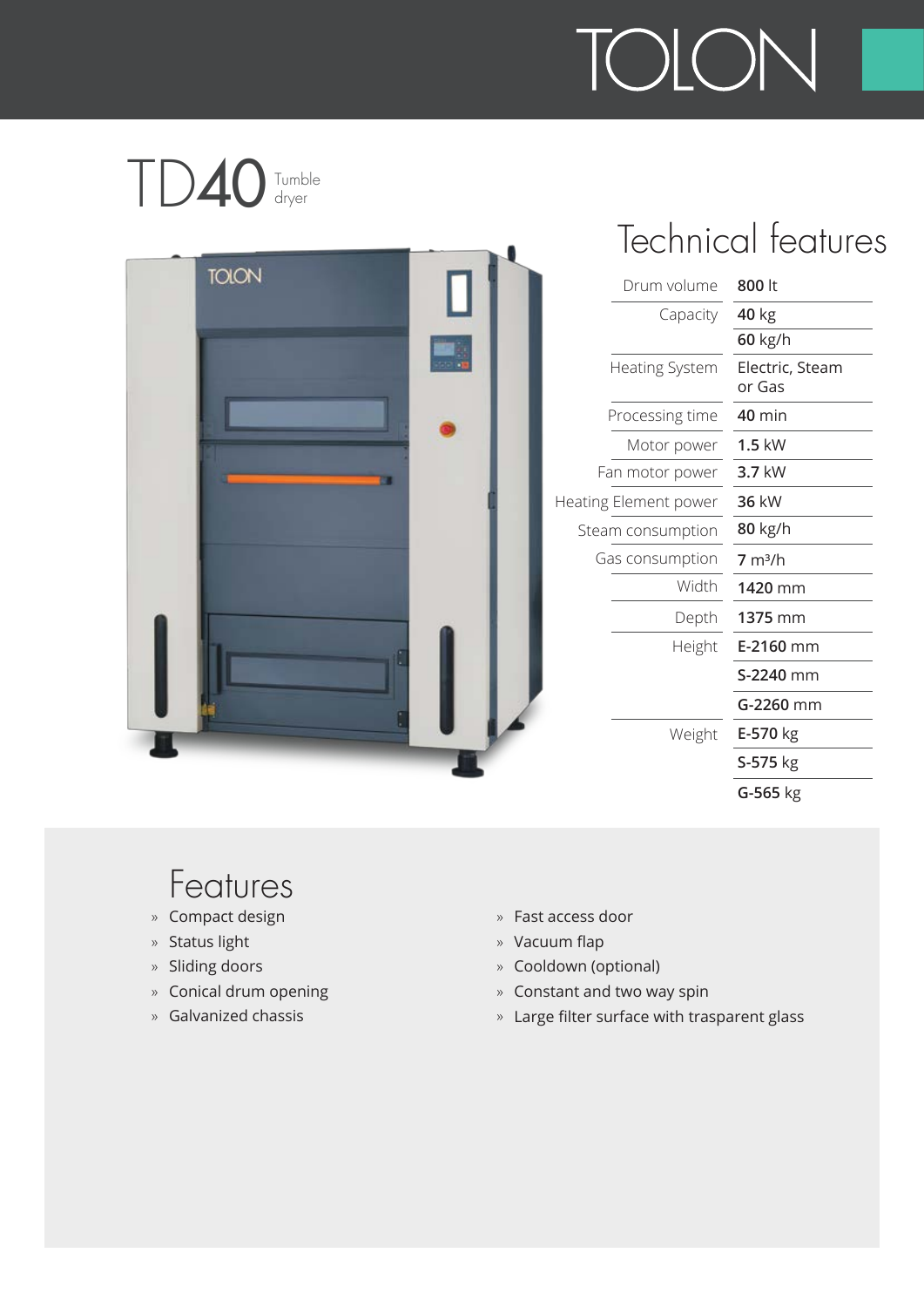#### TD6  $\bigcirc$  Tumble



## Technical features

| Drum volume           | 1200 lt                   |
|-----------------------|---------------------------|
| Capacity              | 60 kg                     |
|                       | 90 kg/h                   |
| <b>Heating System</b> | Electric, Steam<br>or Gas |
| Processing time       | $40$ min                  |
| Motor power           | $1.5$ kW                  |
| Fan motor power       | $3.7$ kW                  |
| ating element power   | 45 kW                     |
| Steam consumption     | 120 kg/h                  |
| Gas consumption       | 9 m <sup>3</sup> /h       |
| Width                 | 1420 mm                   |
| Depth                 | 1650 mm                   |
| Height                | <b>E-2138</b> mm          |
|                       | S-2240 mm                 |
|                       | G-2250 mm                 |
| Weight                | $E-650$ kg                |
|                       | S-655 kg                  |
|                       | G-645 kg                  |
|                       |                           |

- » Compact design
- » Status light
- » Sliding doors
- » Conical drum opening
- » Galvanized chassis
- » Fast access door
- » Vacuum flap
- » Cooldown (optional)
- » Constant and two way spin
- » Large filter surface with trasparent glass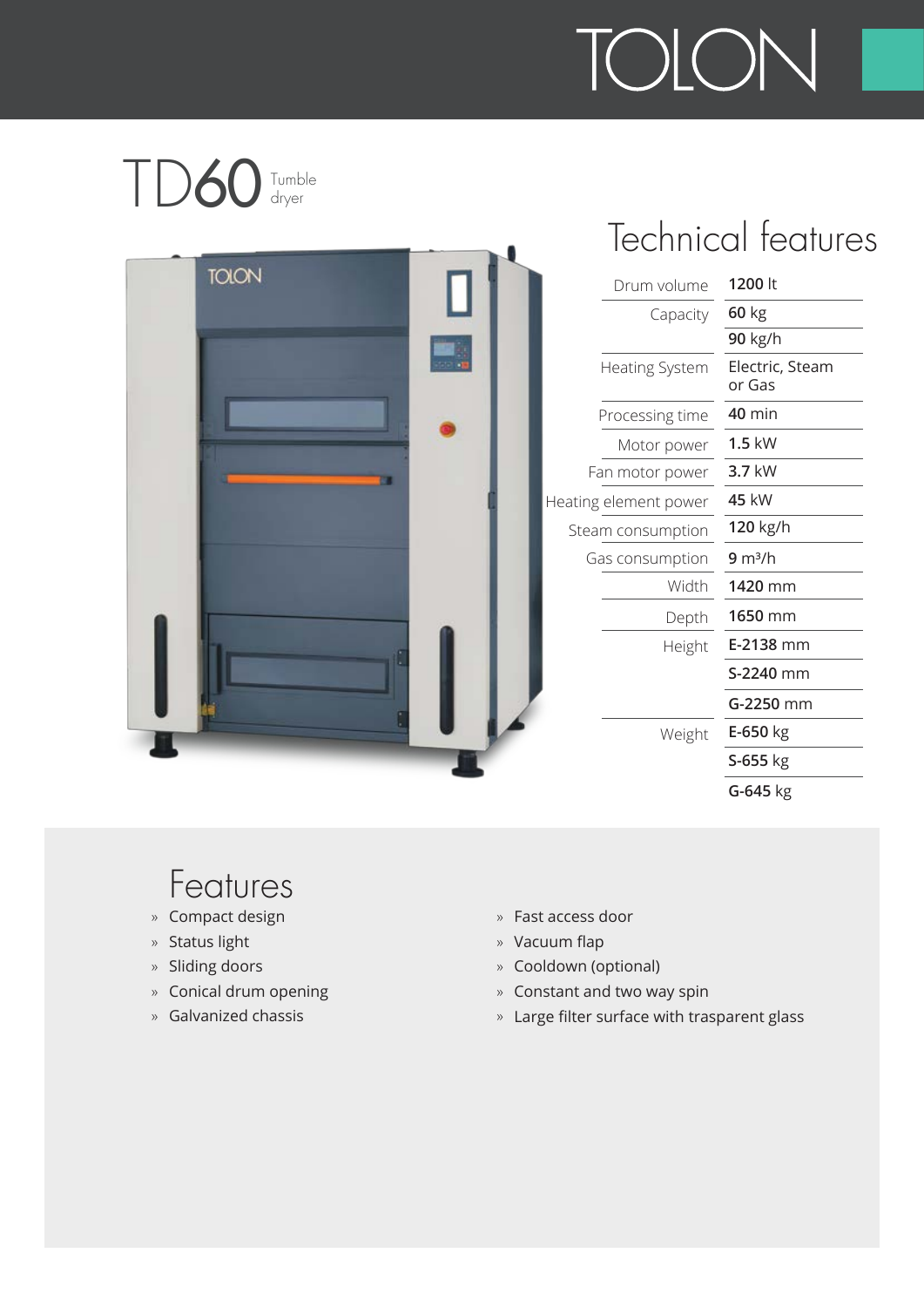#### TD110Tumble dryer



### Technical features

| Drum volume           | 2400 lt            |
|-----------------------|--------------------|
| Capacity              | 110 kg             |
|                       | 165 kg/h           |
| <b>Heating System</b> | Steam or Gas       |
| Processing time       | <b>40 min</b>      |
| Motor power           | 7.5 kW             |
| Fan motor power       | 5.5 kW             |
| eam consumption       | 170 kg/h           |
| Gas consumption       | $20 \text{ m}^3/h$ |
| Width                 | 1610 mm            |
| Depth                 | 2700 mm            |
| Height                | S-2620 mm          |
|                       | <b>G-2472</b> mm   |
|                       | Weight S-1700 kg   |
|                       | G-1680 kg          |

- » Tilting forward 12°
- » Compact design
- » Status light
- » Sliding doors
- » Conical drum opening
- » Galvanized chassis
- » Fast access door
- » Vacuum flap
- » Cooldown
- » Constant and two way spin
- Large filter surface with trasparent glass »
- » Speed Control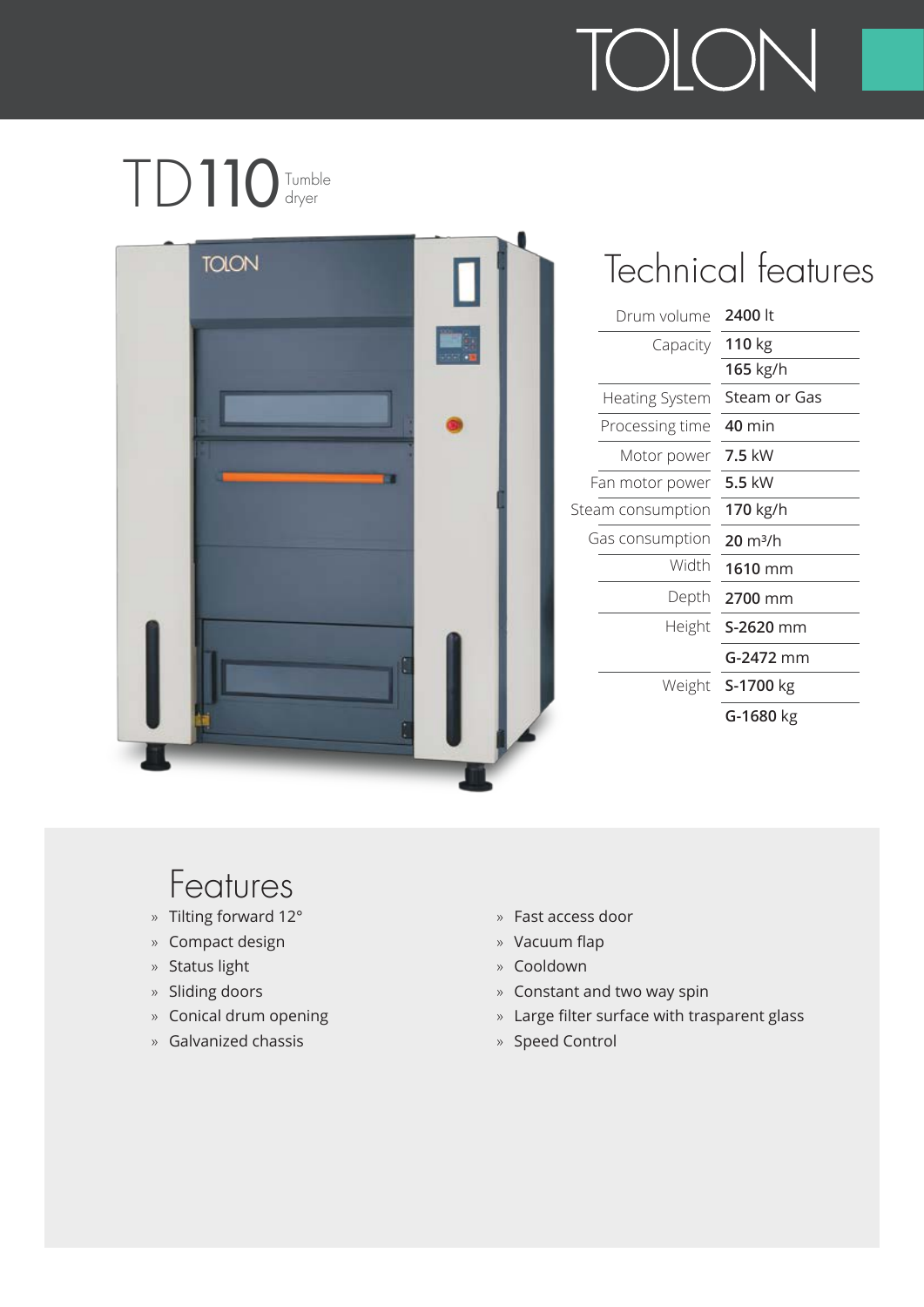

#### Features

- » Manual, automatic and continuous operation modes
- » Plain packaging
- » Can be positioned in 4 different directions sliding stacking system
- » Soiled towels basket
- » 7'' touch screen controller
- » Data exchange via Ethernet and USP port
- » Standard reverse motor and assisting strips for quality folds



| Nominal capacity 1250 pcs/h       |                         |
|-----------------------------------|-------------------------|
| Operational capacity ~900 pcs/h   |                         |
| Motor Power 1.5 kW                |                         |
| Air pressure 6-8 bar              |                         |
| Air consumption 350 lt/min        |                         |
| Maximum working size 1200×2000 mm |                         |
| Minimum working size 450×600 mm   |                         |
| The number of lines 3 or 4        |                         |
| Folding number 2×2                |                         |
|                                   | Width 2070 mm           |
|                                   | Depth 4670 mm           |
|                                   | Height 1500 mm          |
|                                   | Weight 1100 kg machine  |
|                                   | +125 kg output conveyor |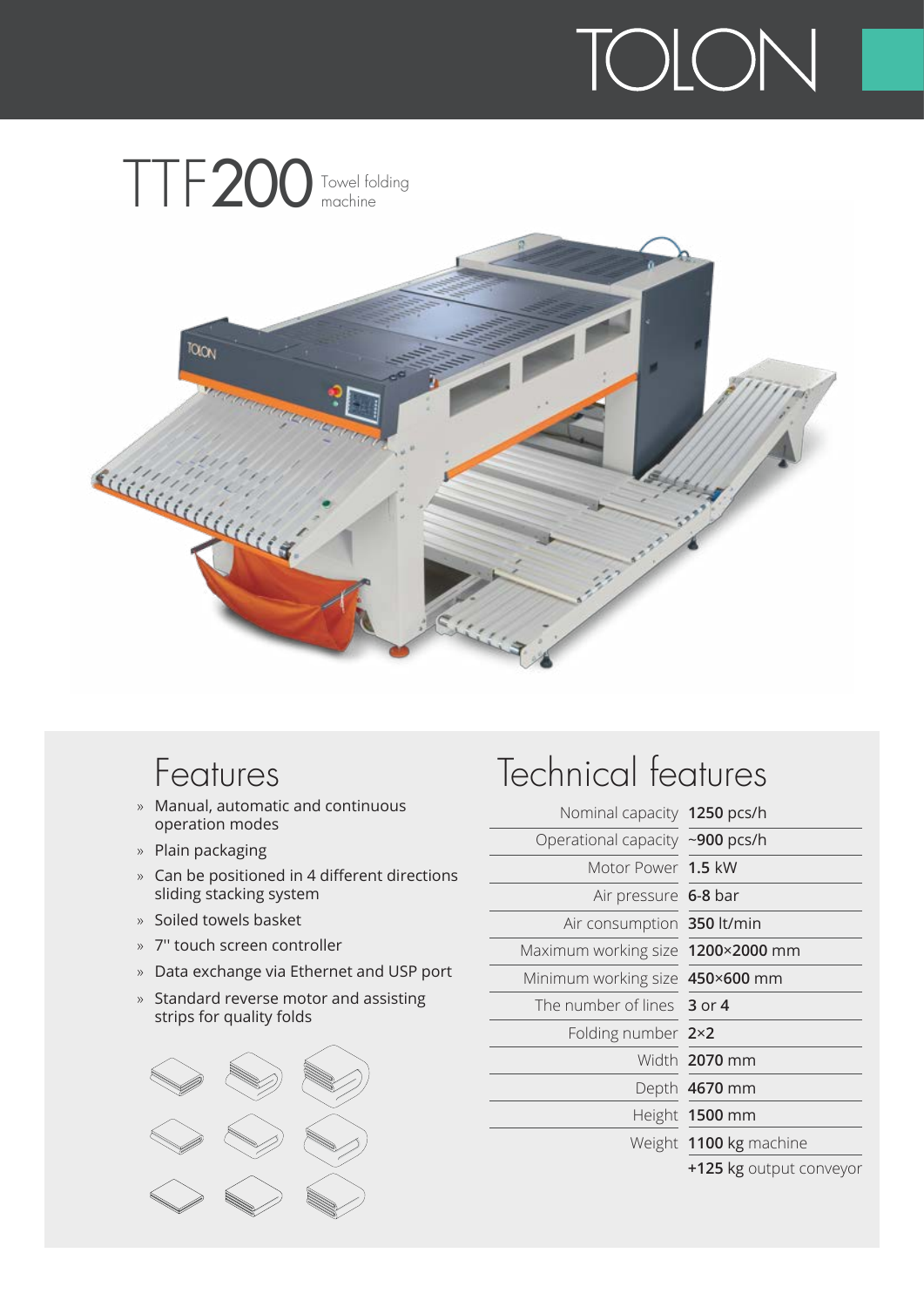



#### Features

- » Plain packaging
- » Can be positioned in 4 different directions sliding stacking system
- » Touch screen controller
- » Data exchange via Ethernet and USP port
- » Speed Control
- » 2 cross and 3 lateral folds
- » Status light



#### Technical features

**1000** pcs/h Nominal capacity

| Operational capacity ~750 pcs/h   |                |
|-----------------------------------|----------------|
| Motor Power 1.5 kW                |                |
| Air pressure 6-8 bar              |                |
| Air consumption 420 lt/min        |                |
| Working speed 30/45 m/min         |                |
| Maximum working size 3000×3000 mm |                |
| Minimum working size 300×600 mm   |                |
| The number of lines 1or 2         |                |
| Folding number 2×3                |                |
|                                   | Width 4536 mm  |
|                                   | Depth 3960 mm  |
|                                   | Height 2000 mm |
|                                   | Weight 1900 kg |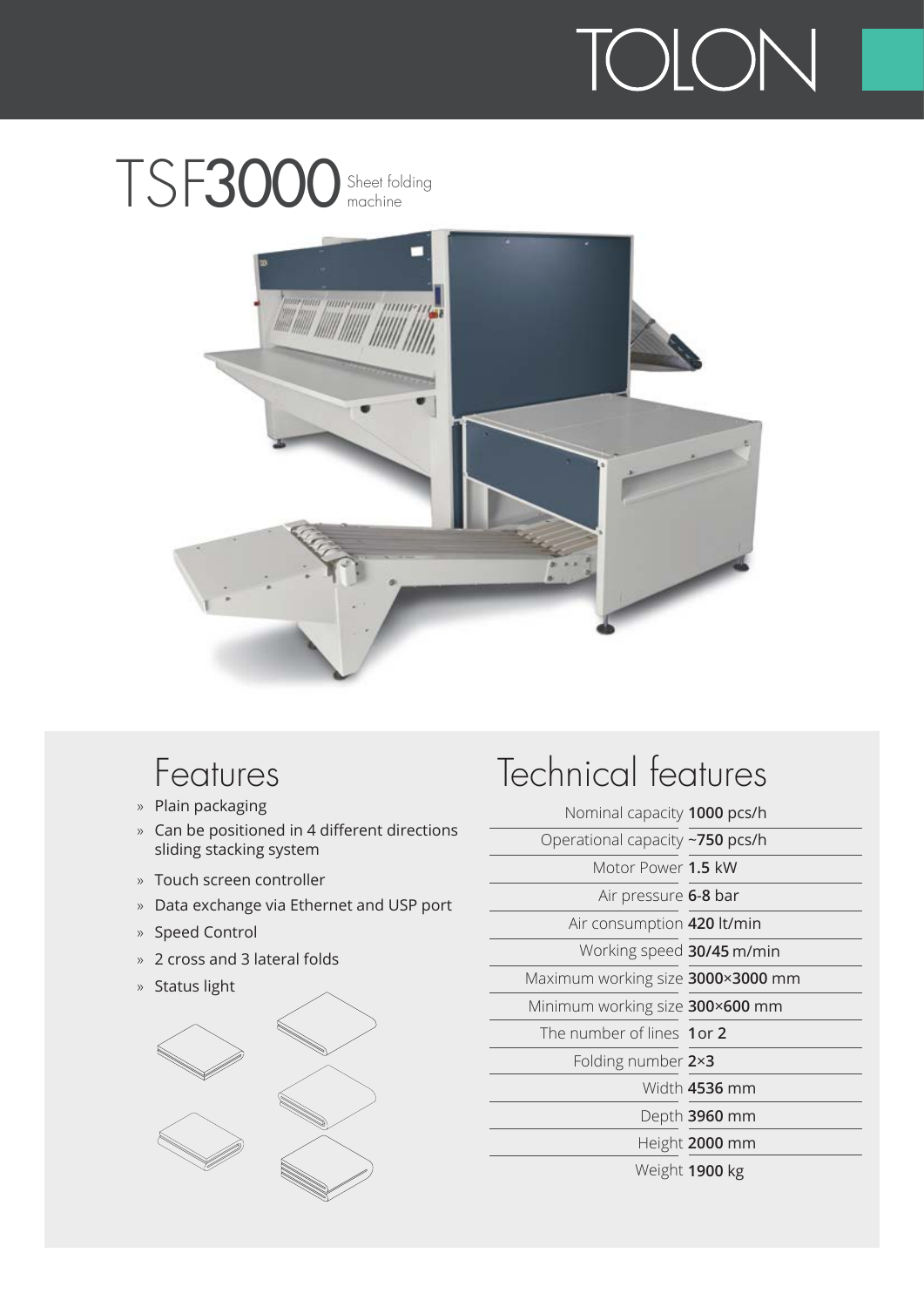



#### Features

- » Heat-resistant Nomex ™ Tape
- » Teflon coated cylinder
- » Adjustable speed selection
- » Safety curtain
- » Speed Control

| Roller length    | 1800 mm      |
|------------------|--------------|
| Roller diameter  | 320 mm       |
| Heating system   | Flectrical   |
| Motor Power      | 0.37 kW      |
| Heating element  | <b>12 kW</b> |
| Ironing capacity | 22 kg/h      |
| Width            | 2350 mm      |
| Depth            | 900 mm       |
| Height           | 1280 mm      |
| Weight           | 510 kg       |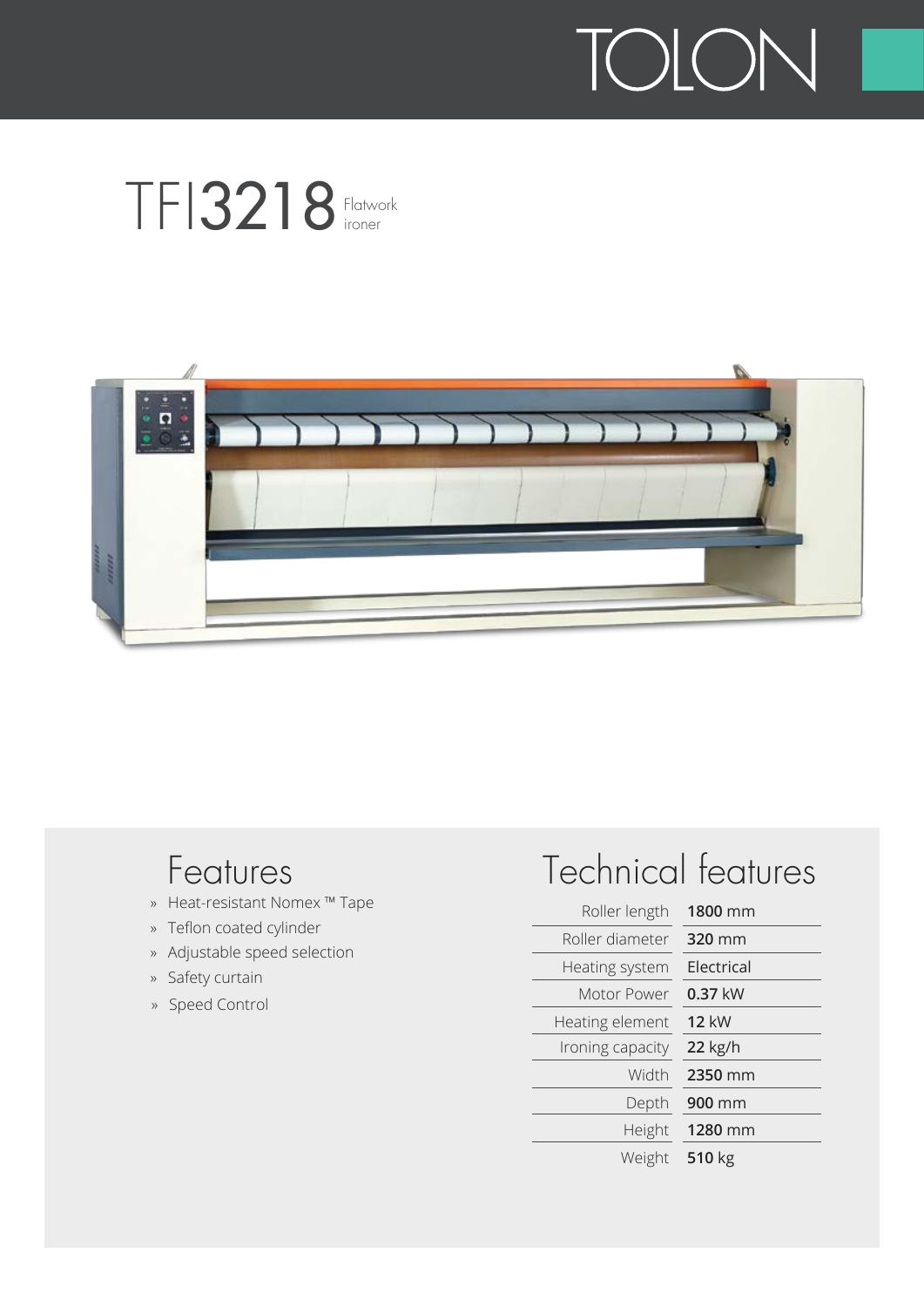



#### Features

- » Heat-resistant Nomex ™ Tape
- » Teflon coated cylinder
- » Adjustable speed selection
- » Safety curtain
- » Speed Control

| Roller length          | 1500 mm                    |
|------------------------|----------------------------|
| Roller diameter        | $600$ mm                   |
| Heating system         | <b>Electrical or Steam</b> |
| Steam consumption      | 50 kg/h                    |
| Motor Power            | 0.37 kW                    |
| <b>Heating Element</b> | 24 kW                      |
| Ironing capacity       | 40 kg/h                    |
| Width                  | 2200 mm                    |
| Depth                  | 1070 mm                    |
| Height                 | 1300 mm                    |
| Weight                 | 510 kg                     |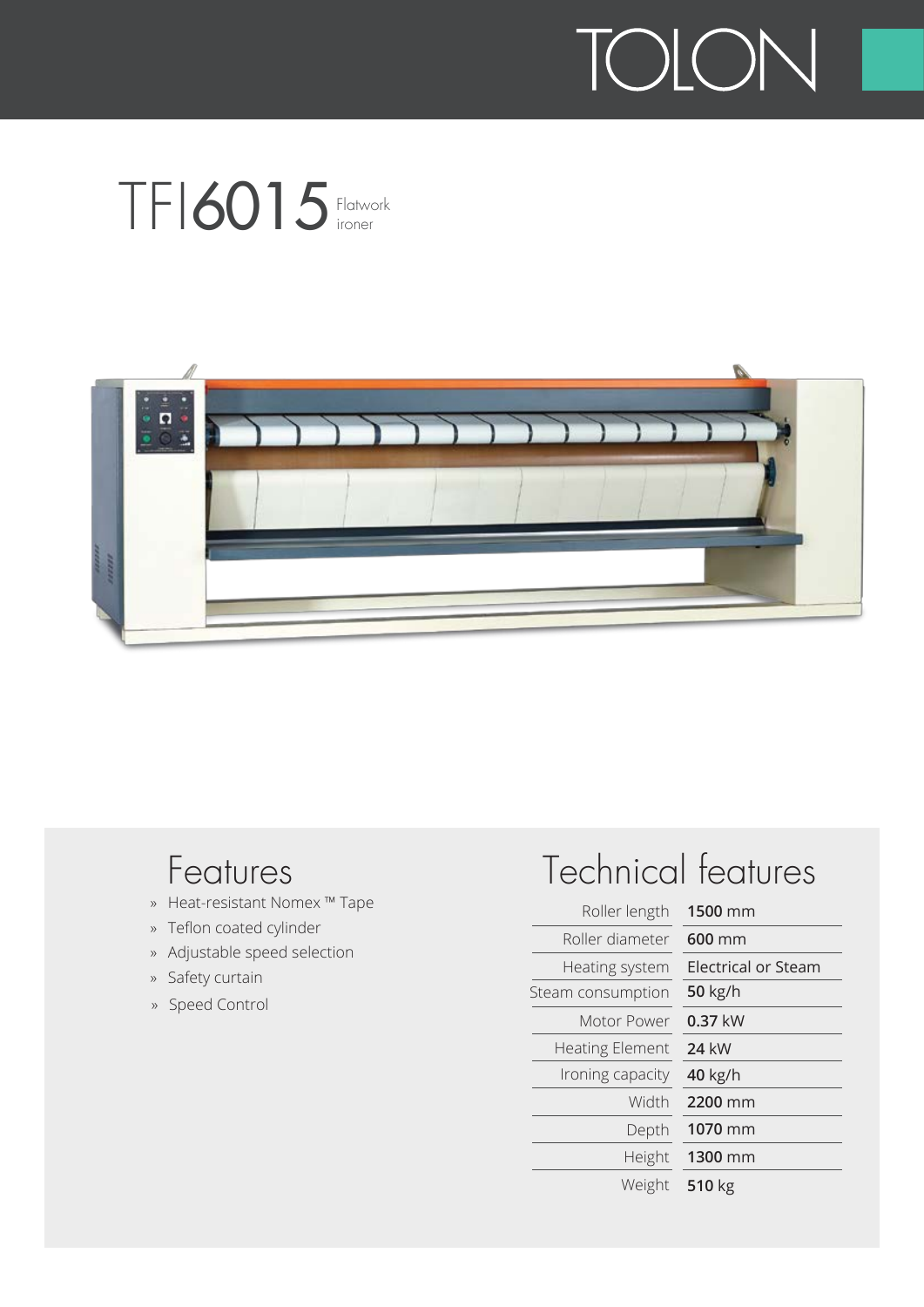



#### Features

- » Heat-resistant Nomex ™ Tape
- » Teflon coated cylinder
- » Adjustable speed selection
- » Safety curtain
- » Speed Control

| Roller length          | 2000 mm                    |
|------------------------|----------------------------|
| Roller diameter        | 600 mm                     |
| Heating system         | <b>Electrical or Steam</b> |
| Steam consumption      | <b>70 kg/h</b>             |
| Motor Power            | $0.37$ kW                  |
| <b>Heating Element</b> | 24 kW                      |
| Ironing capacity       | 40 kg/h                    |
| Width                  | 2700 mm                    |
| Depth                  | 1070 mm                    |
| Height                 | 1300 mm                    |
| Weight                 | 840 kg                     |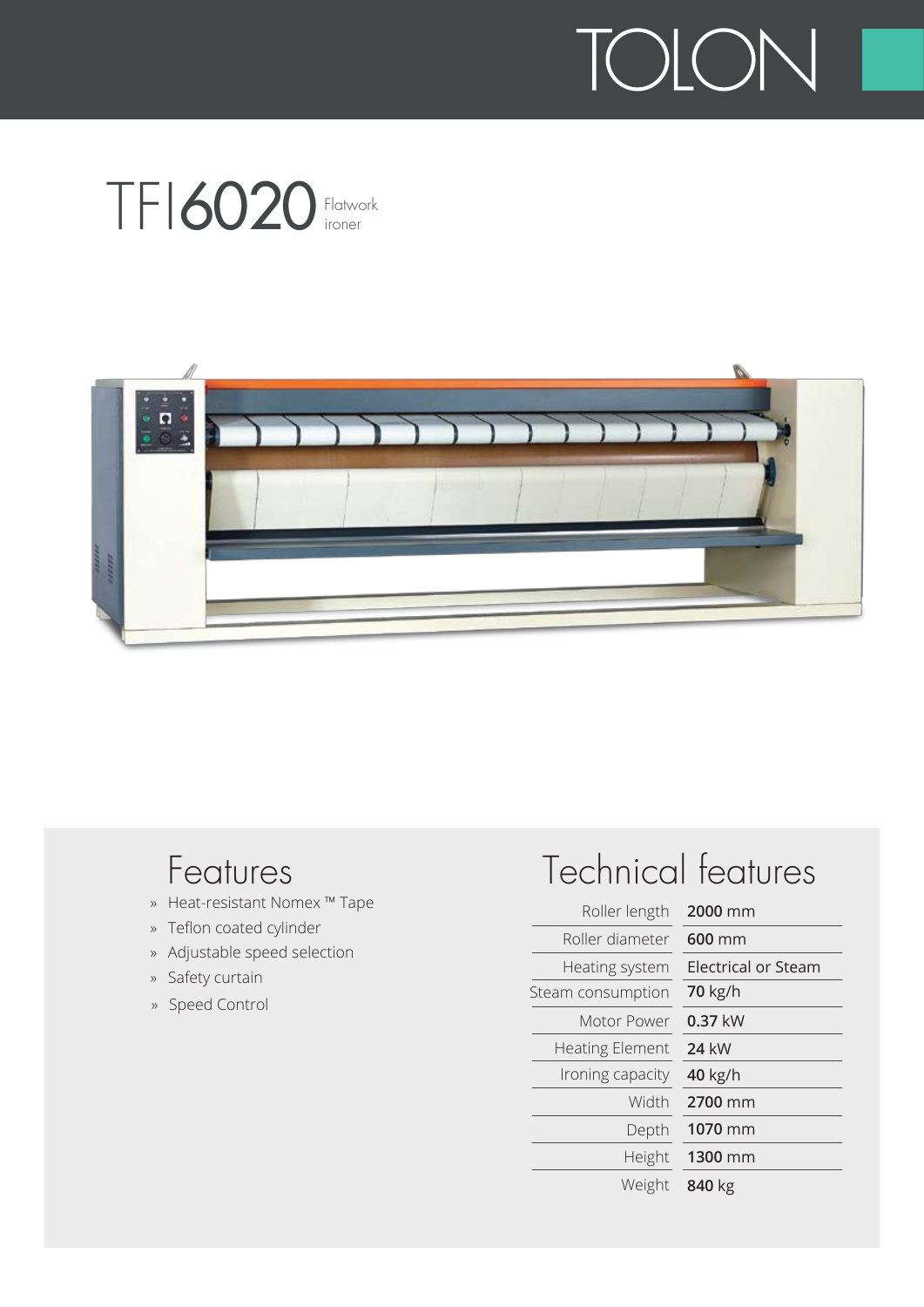



#### Features

- » Heat-resistant Nomex ™ Tape
- » Teflon coated cylinder
- » Adjustable speed selection
- » Safety curtain
- » Speed Control

| Roller length          | 2500 mm                    |
|------------------------|----------------------------|
| Roller diameter        | $600$ mm                   |
| Heating system         | <b>Electrical or Steam</b> |
| Steam consumption      | 100 kg/h                   |
| Motor Power            | 0.37 kW                    |
| <b>Heating Element</b> | 24 kW                      |
| Ironing capacity       | <b>70 kg/h</b>             |
| Width                  | 3200 mm                    |
| Depth                  | 1070 mm                    |
| Height                 | 1300 mm                    |
| Weight                 | 1200 kg                    |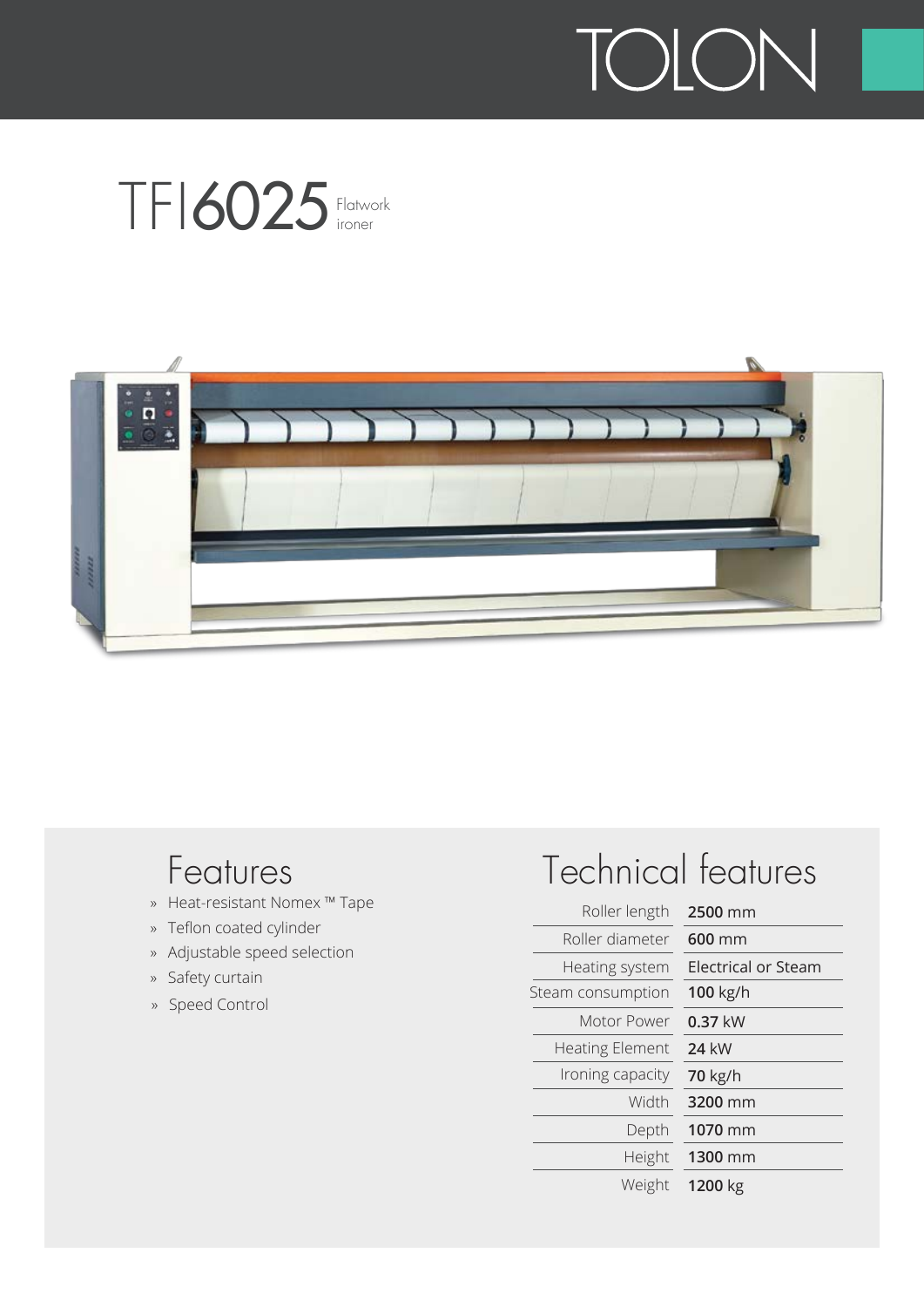



#### Features

- » Heat-resistant Nomex ™ Tape
- » Teflon coated cylinder
- » Adjustable speed selection
- » Safety curtain
- » Speed Control

| Roller length          | 3000 mm             |
|------------------------|---------------------|
| Roller diameter        | 800 mm              |
| Heat transfer surfaces | 680 dm <sup>2</sup> |
| <b>Heating System</b>  | Electric or steam   |
| Motor Power            | $1.5$ kW            |
| <b>Heating Element</b> | 36 kW               |
| Ironing capacity       | <b>70 kg/h</b>      |
| Steam consumption      | 180 kg/h            |
| Width                  | 4200 mm             |
| Depth                  | 1700 mm             |
| Height                 | 1450 mm             |
| Weight                 | 2360 kg             |